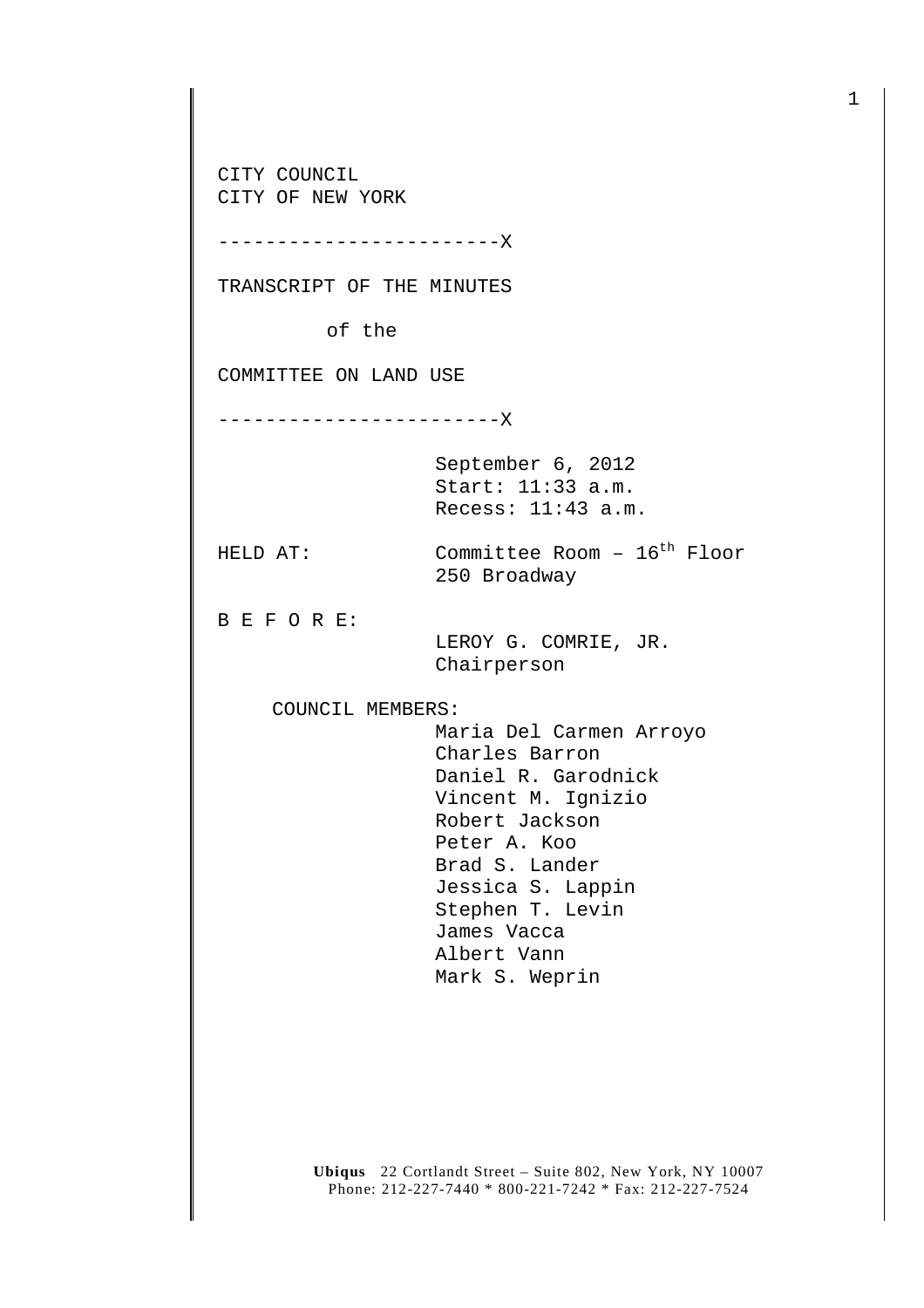| $\mathbf{1}$   | $\overline{2}$<br>COMMITTEE ON LAND USE                         |
|----------------|-----------------------------------------------------------------|
| $\overline{2}$ | CHAIRPERSON COMRIE, JR.: Okay, we                               |
| 3              | are ready to start the Land Use Committee for                   |
| 4              | Thursday, September $6^{th}$ , 2012. We're joined by            |
| 5              | Council Members Vincent Ignizio, Robert Jackson,                |
| 6              | Mark Weprin, Steve Levin, Peter Koo, Dan                        |
| 7              | Garodnick, Jimmy Vacca, Maria del Carmen Arroyo,                |
| 8              | Brad Lander and Charles Barron, and Jessica Lappin              |
| 9              | is with us, and Council Member Al Vann is in the                |
| 10             | room. I believe we have a quorum. We have some                  |
| 11             | items to go through, first is a landmark in                     |
| 12             | Council Member Mark-Viverito's district, it's                   |
| 13             | known as Land Use #666, item #20125792 HKX, it's                |
| 14             | in Bronx Community Board #1, it's to landmark the               |
| 15             | Firehouse Engine Company 83, Hook and Ladder                    |
| 16             | Company 29, located at 618 East 138 <sup>th</sup> Street, as an |
| 17             | historic landmark. The next one is to landmark a                |
| 18             | Firehouse Engine Company 41 in Council Member                   |
| 19             | Arroyo's district, Land Use #667, item #20125793                |
| 20             | HKX in Bronx Community Board #1, to landmark the                |
| 21             | Fire Engine Company 41 located at 330 East 150 <sup>th</sup>    |
| 22             | Street. Next we have a landmark in Council Member               |
| 23             | Speaker Quinn's district, known as the Hotel                    |
| 24             | Mansfield, Land Use #668, item #20125790 HKM, in                |
| 25             | Manhattan Community Board #5, it's to landmark the              |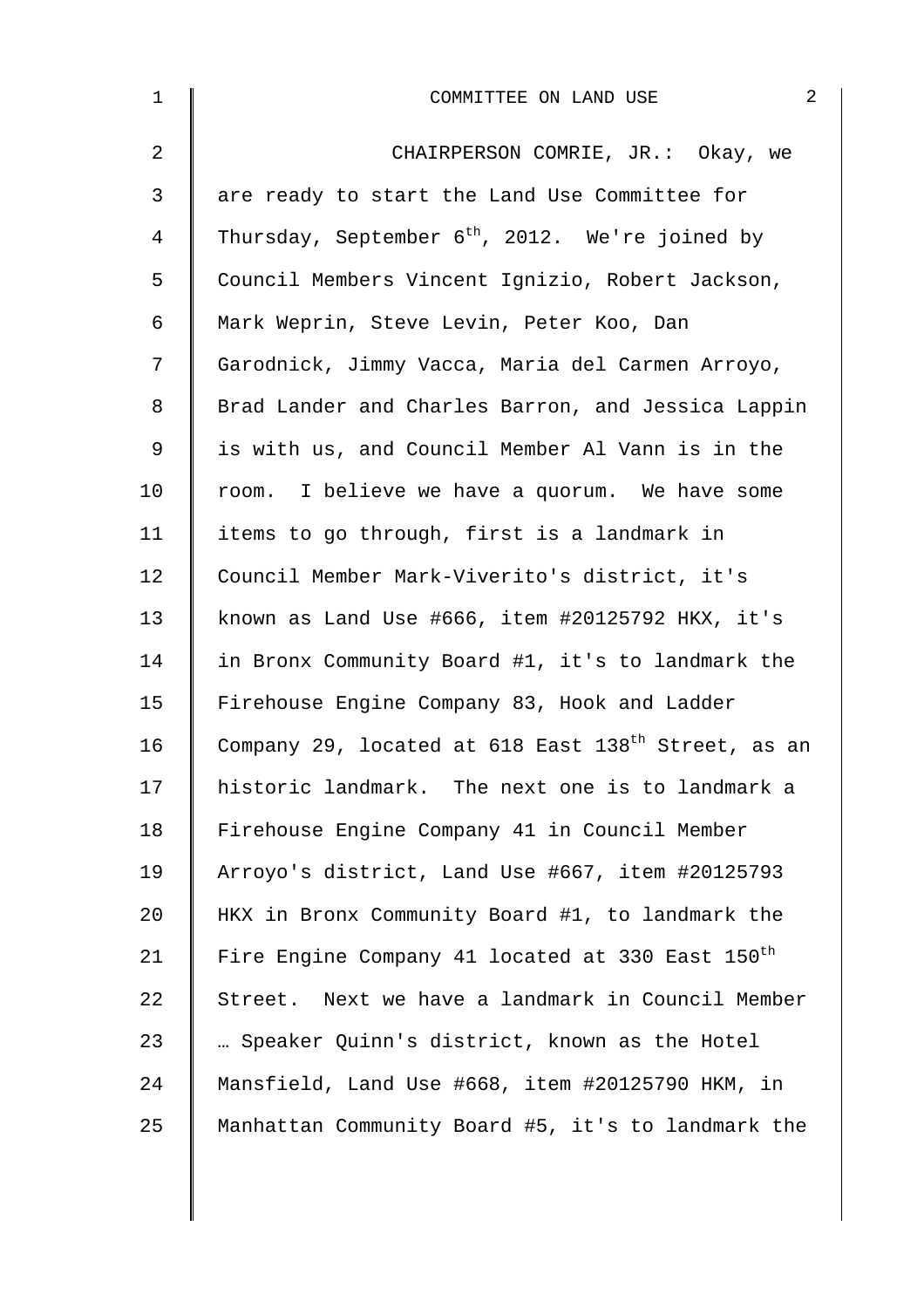| $\mathbf 1$    | 3<br>COMMITTEE ON LAND USE                                  |
|----------------|-------------------------------------------------------------|
| $\overline{2}$ | Hotel Mansfield located at 12 West 44 <sup>th</sup> Street. |
| 3              | Also we have a landmark in Council Member Mendez's          |
| 4              | district, known as the Martha Washington Hotel,             |
| 5              | Land Use item #670, item #20125795 HKM, it's in             |
| 6              | Manhattan Community Board #5, to landmark the               |
| 7              | Martha Washington Hotel located at 30 East 30 <sup>th</sup> |
| 8              | Street. The last landmarking is for  in Council             |
| 9              | Member Koslowitz's district in Queens Community             |
| 10             | Board #6, it's also a firehouse location, Land Use          |
| 11             | #671, item #20125794 HKQ, it's to landmark the              |
| 12             | Firehouse Engine Company 305 and Ladder Company             |
| 13             | 151 Station located at 111-02 Queens Boulevard.             |
| 14             | Also we have Veterans Plaza, which is going to be           |
| 15             | a rezoning, a change to the zoning map, section             |
| 16             | 32D, it's Landmark 672 and 673, which are related,          |
| 17             | known as Veterans Plaza in Staten Island Community          |
| 18             | Board #3, item #C110218 ZMR, and C110219 ZSR, in            |
| 19             | Council Member Ignizio's district. We have been             |
| 20             | in Brooklyn, Land Use item #674 and 675, which are          |
| 21             | related, which are the Walton Street rezoning and           |
| 22             | text amendment, to allow for an addition for                |
| 23             | inclusionary housing project and a school. It's             |
| 24             | Brooklyn Community Board #1 in Council Member               |
| 25             | Steve Levin's district, items #C100041 ZMK and              |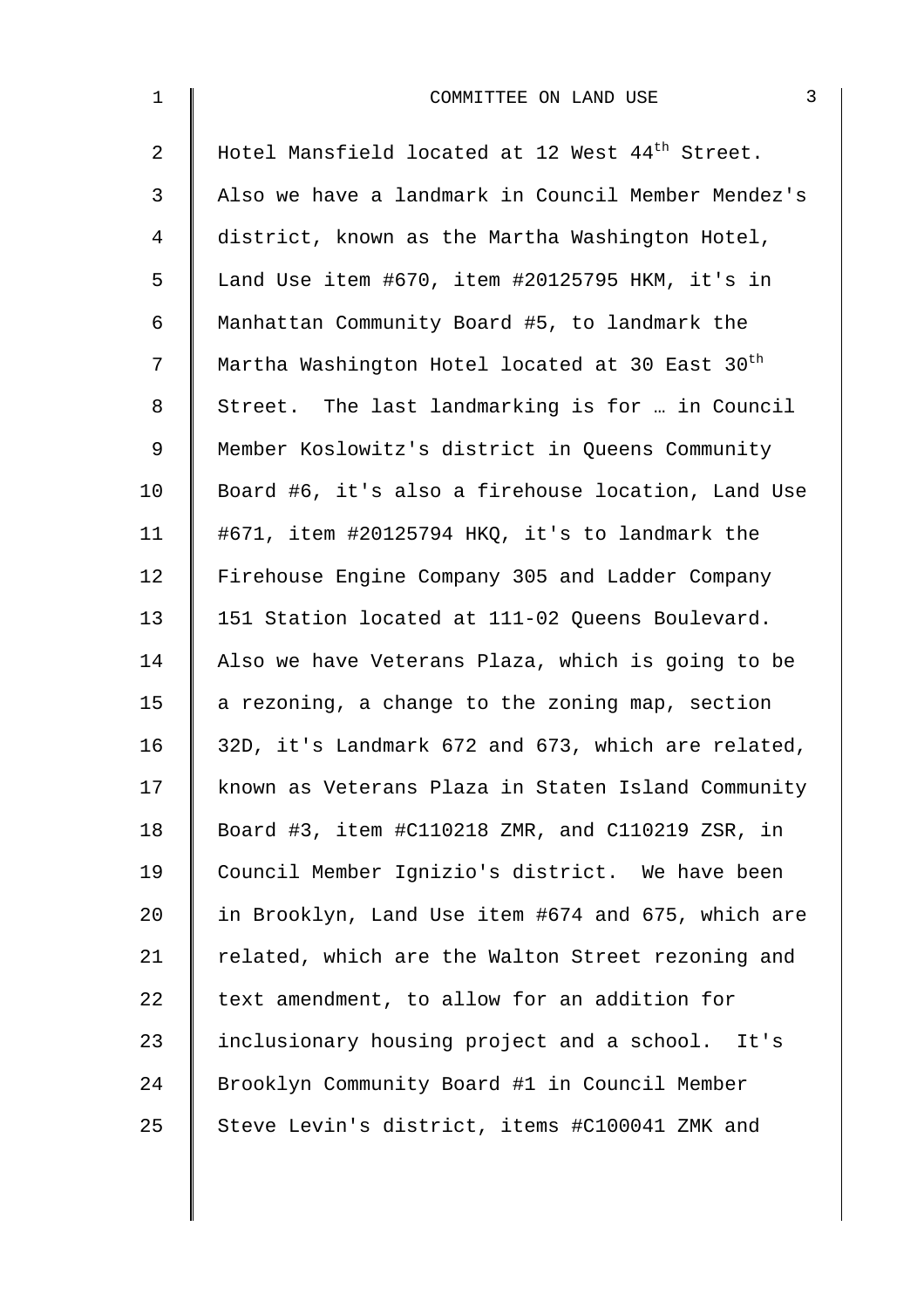| $\mathbf 1$    | 4<br>COMMITTEE ON LAND USE                         |
|----------------|----------------------------------------------------|
| $\overline{2}$ | N100042 ZRK, and both in Brooklyn Community Board  |
| 3              | #1. Then we have the Wallabout Street rezoning in  |
| 4              | Brooklyn Community Board #1, Land Use #676, it's   |
| 5              | the change in M1 district to an R71 district, that |
| 6              | is item #C110390 ZMK in Brooklyn Community Board   |
| 7              | #1. Then we have back in Staten Island, Wolfe's    |
| 8              | Pond Park, Land Use #677, 678, 679, which are      |
| 9              | related. This is to allow some properties that     |
| 10             | were in the Wolfe's Pond Park a possible extension |
| 11             | to be deeded to the homeowners, so that the        |
| 12             | homeowners can have the first opportunity to buy,  |
| 13             | they were presently being managed by HPD within    |
| 14             | Staten Island Community Board #3 area, item        |
| 15             | #C060494 MMR, C060495 ZMR, C060496 HAR, which are  |
| 16             | related. Then we have in Council Member Fidler's   |
| 17             | district Land Use #682, known as the Sea           |
| 18             | Traveler's Marina, in Brooklyn Community Board     |
| 19             | #18, item #20135039 PMK, which is concerning an    |
| 20             | updated amendment to a maritime lease between the  |
| 21             | city and the Department of Small Business Services |
| 22             | and Sea Traveler's Realty for a city-owned upland  |
| 23             | and the lands underwater located at 2875 Flatbush  |
| 24             | Avenue, within Community Board #18 in Brooklyn.    |
| 25             | Then we have Land Use item #683, known as the Mt.  |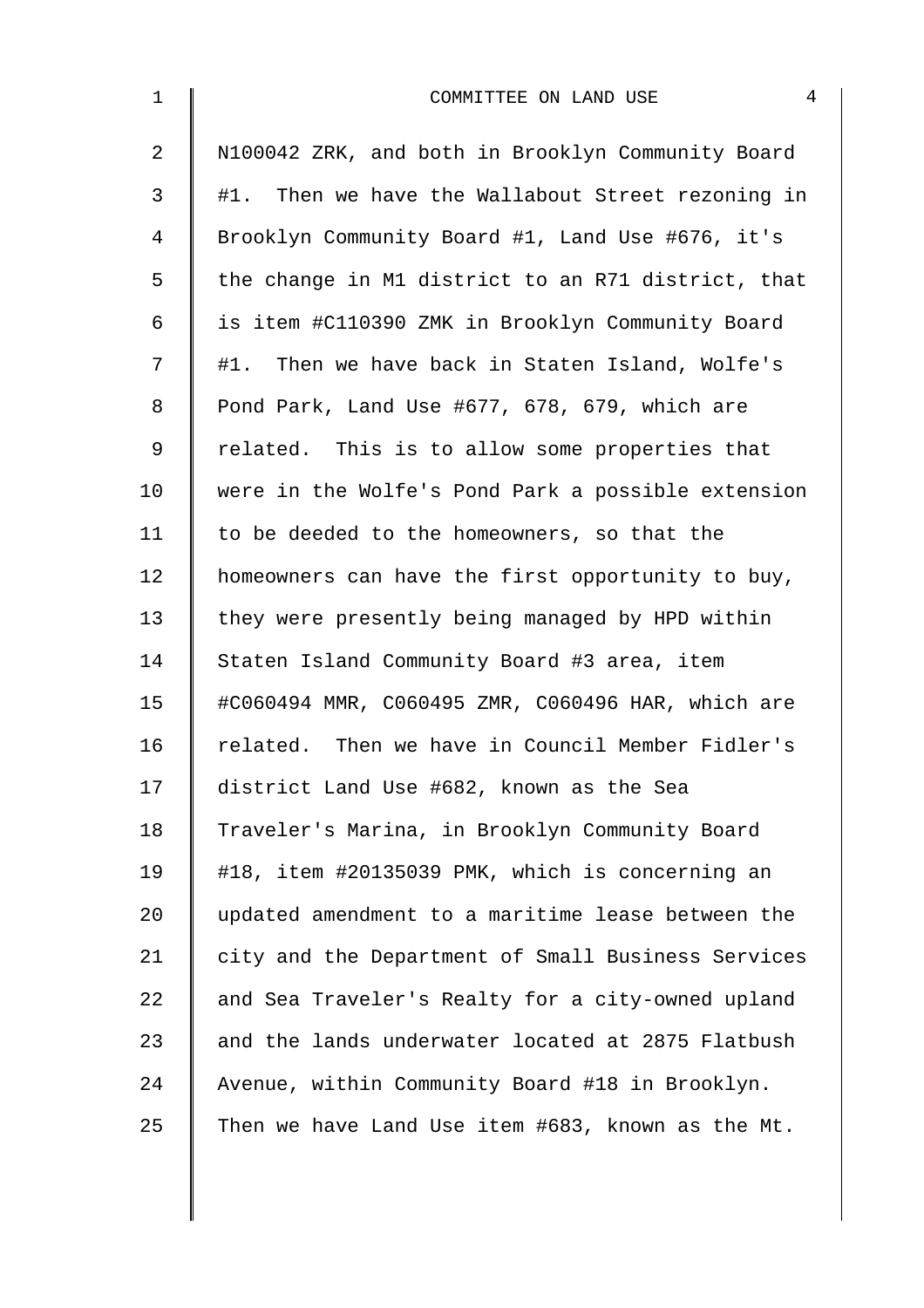| $\mathbf{1}$   | 5<br>COMMITTEE ON LAND USE                                   |
|----------------|--------------------------------------------------------------|
| $\overline{a}$ | Hayden property, item #20135040 PNO, which is to             |
| 3              | allow for the property known as the Mt. Hayden               |
| 4              | property in Green County upstate New York to be              |
| 5              | transferred from the New York City's Department of           |
| 6              | Environmental Protection to New York State to be             |
| 7              | managed now by the New York State Department of              |
| 8              | Environmental Conservation. Finally we have an               |
| 9              | item with a motion to withdraw pursuant to file --           |
| 10             | did I say that properly? Motion to file pursuant             |
| 11             | to withdrawal, for Land Use item #627, which is an           |
| 12             | HPD property in Council Member Brewer's district,            |
| 13             | which the address is not on here. Oh sorry, which            |
| 14             | is 165 West 80 <sup>th</sup> Street in Manhattan, block 1211 |
| 15             | lot 7, with multi-family loan program which needs            |
| 16             | to still be worked on, so it's a motion to                   |
| 17             | withdraw pursuant to filing. With that, would any            |
| 18             | members have any questions or comments on anything           |
| 19             | on today's agenda? Seeing none, knowing that they            |
| 20             | have all been pre-vetted properly by our excellent           |
| 21             | Subcommittee Chairs, I recommend a motion to  I              |
| 22             | recommend a yes on all items on today's agenda and           |
| 23             | ask people to check with the staff on the next               |
| 24             | hearing dates for the Subcommittees and full                 |
| 25             | Committee. With that I'd ask the clerk to call               |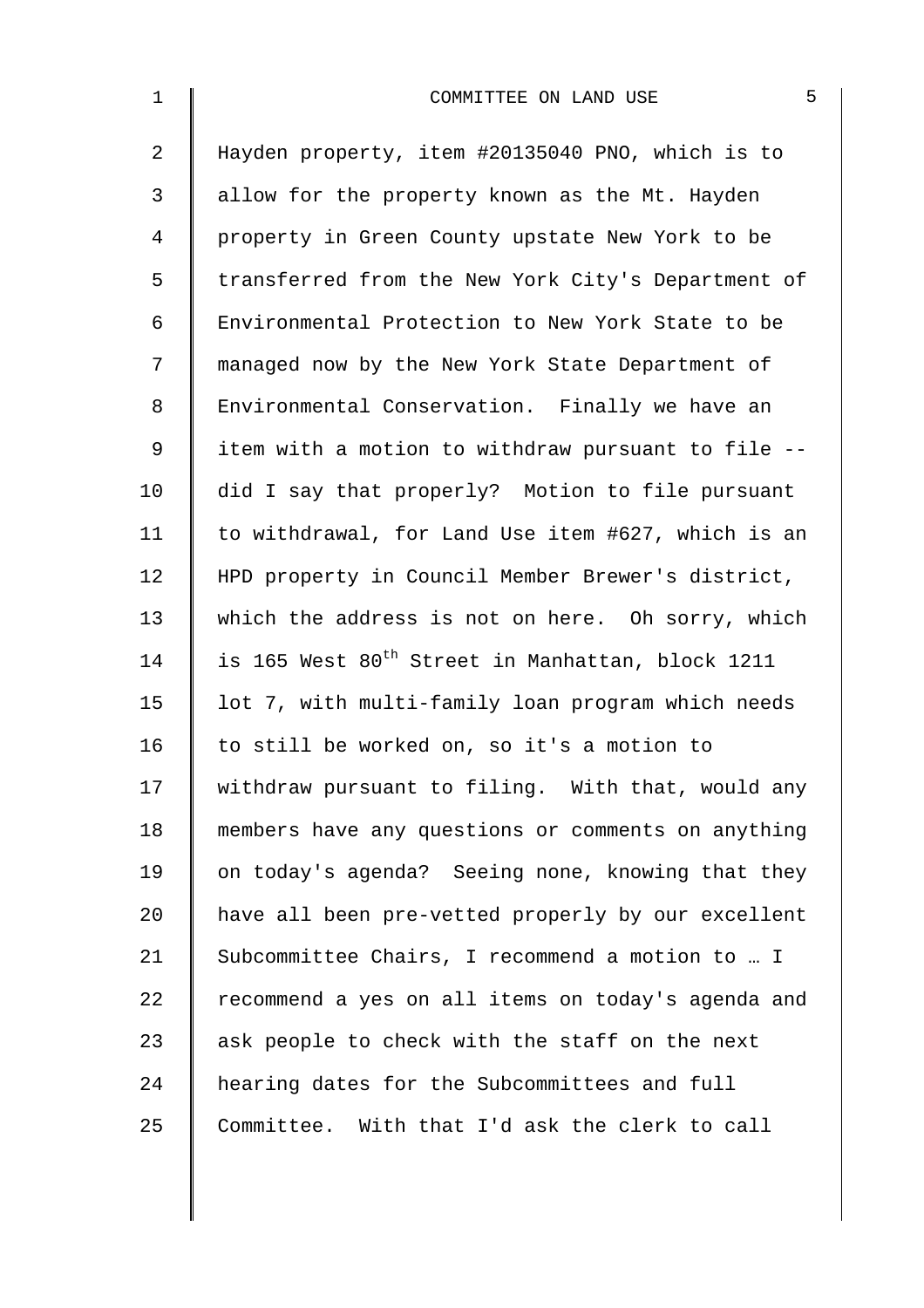| $\mathbf 1$    | 6<br>COMMITTEE ON LAND USE                         |
|----------------|----------------------------------------------------|
| $\overline{2}$ | the roll and I recommend an aye vote on everything |
| 3              | on today's calendar.                               |
| 4              | COMMITTEE CLERK: Lee Martin,                       |
| 5              | Committee clerk, roll call vote, Committee on Land |
| 6              | Use. Council Member Comrie.                        |
| 7              | CHAIRPERSON COMRIE, JR.: Aye.                      |
| 8              | COMMITTEE CLERK: Barron.                           |
| 9              | COUNCIL MEMBER BARRON:                             |
| 10             | (Inaudible).                                       |
| 11             | COMMITTEE CLERK: Jackson.                          |
| 12             | COUNCIL MEMBER JACKSON: Aye on                     |
| 13             | all.                                               |
| 14             | COMMITTEE CLERK: Vann.                             |
| 15             | COUNCIL MEMBER VANN: (Inaudible).                  |
| 16             | COMMITTEE CLERK: Arroyo.                           |
| 17             | COUNCIL MEMBER ARROYO: Aye.                        |
| 18             | COMMITTEE CLERK: Garodnick.                        |
| 19             | COUNCIL MEMBER GARODNICK: Aye.                     |
| 20             | COMMITTEE CLERK: Lappin.                           |
| 21             | COUNCIL MEMBER LAPPIN: Aye.                        |
| 22             | COMMITTEE CLERK: Vacca.                            |
| 23             | COUNCIL MEMBER VACCA: Aye.                         |
| 24             | COMMITTEE CLERK: Koo.                              |
| 25             | COUNCIL MEMBER KOO: Aye.                           |
|                |                                                    |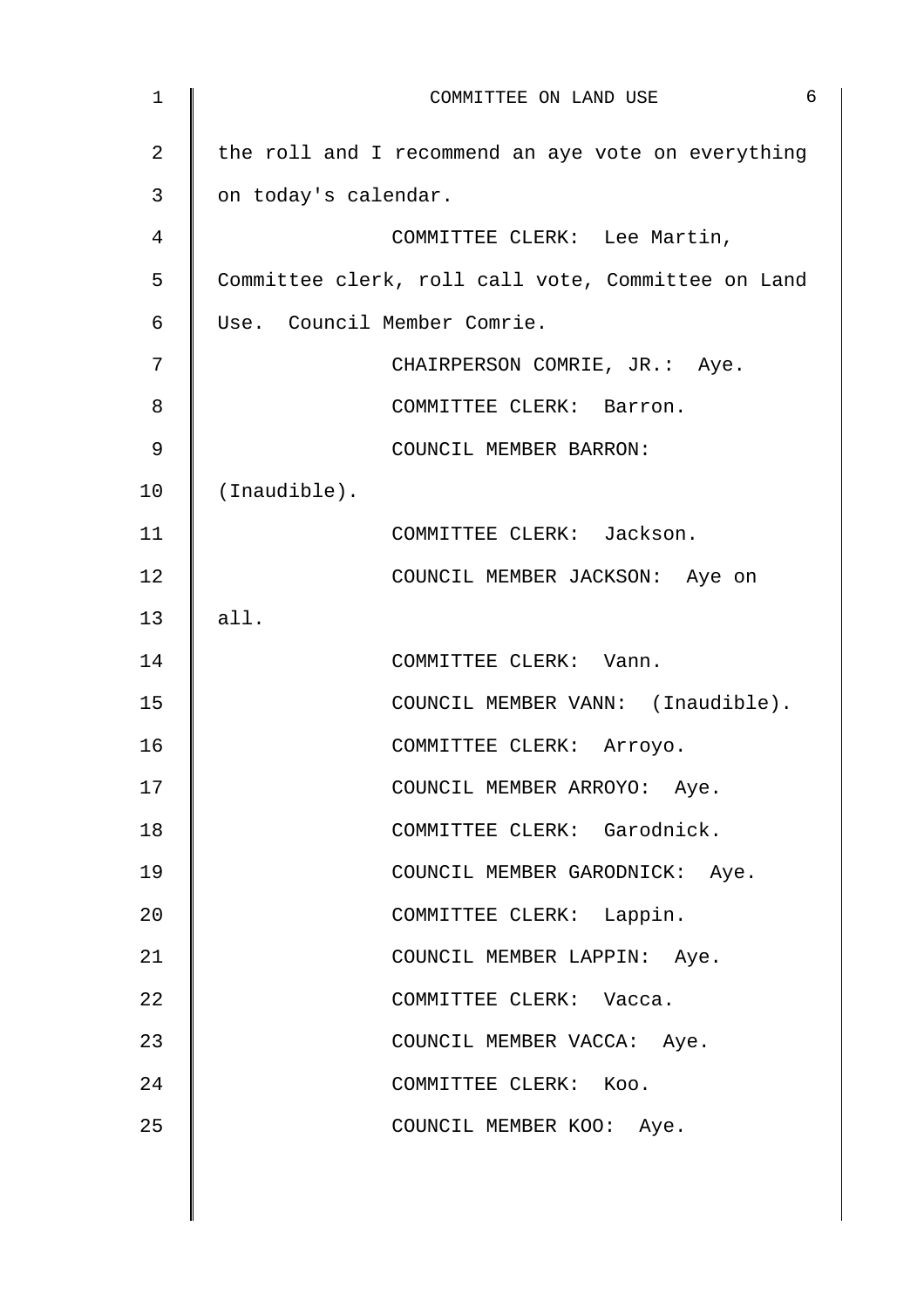| $\mathbf 1$ | 7<br>COMMITTEE ON LAND USE                         |
|-------------|----------------------------------------------------|
| 2           | COMMITTEE CLERK: Lander.                           |
| 3           | COUNCIL MEMBER LANDER: Aye,                        |
| 4           | although I do note that I'm told that the Hotel    |
| 5           | Mansfield is now supposed to be called the         |
| 6           | COMMITTEE CLERK: Levin.                            |
| 7           | COUNCIL MEMBER LEVIN: Aye on all.                  |
| 8           | COMMITTEE CLERK: Weprin.                           |
| 9           | COMMITTEE CLERK: Ignizio.                          |
| 10          | COUNCIL MEMBER IGNIZIO: Aye.                       |
| 11          | COMMITTEE CLERK: By a vote of 12                   |
| 12          | in the affirmative, zero in the negative and no    |
| 13          | abstentions, all items have been adopted, members  |
| 14          | please sign the Committee reports.                 |
| 15          | CHAIRPERSON COMRIE, JR.: We're                     |
| 16          | going to hold the vote open for four hours so that |
| 17          | the  we're going to hold the vote open until 12    |
| 18          | o'clock, I think there was one other person        |
| 19          | coming. Oh, is everybody accounted for? Oh yes,    |
| 20          | so that's right. With that, Council Member         |
| 21          | Weprin, your vote, please?                         |
| 22          | COUNCIL MEMBER WEPRIN: Aye.                        |
| 23          | CHAIRPERSON COMRIE, JR.: Thank                     |
| 24          | you.                                               |
| 25          | COMMITTEE CLERK: The vote                          |
|             |                                                    |
|             |                                                    |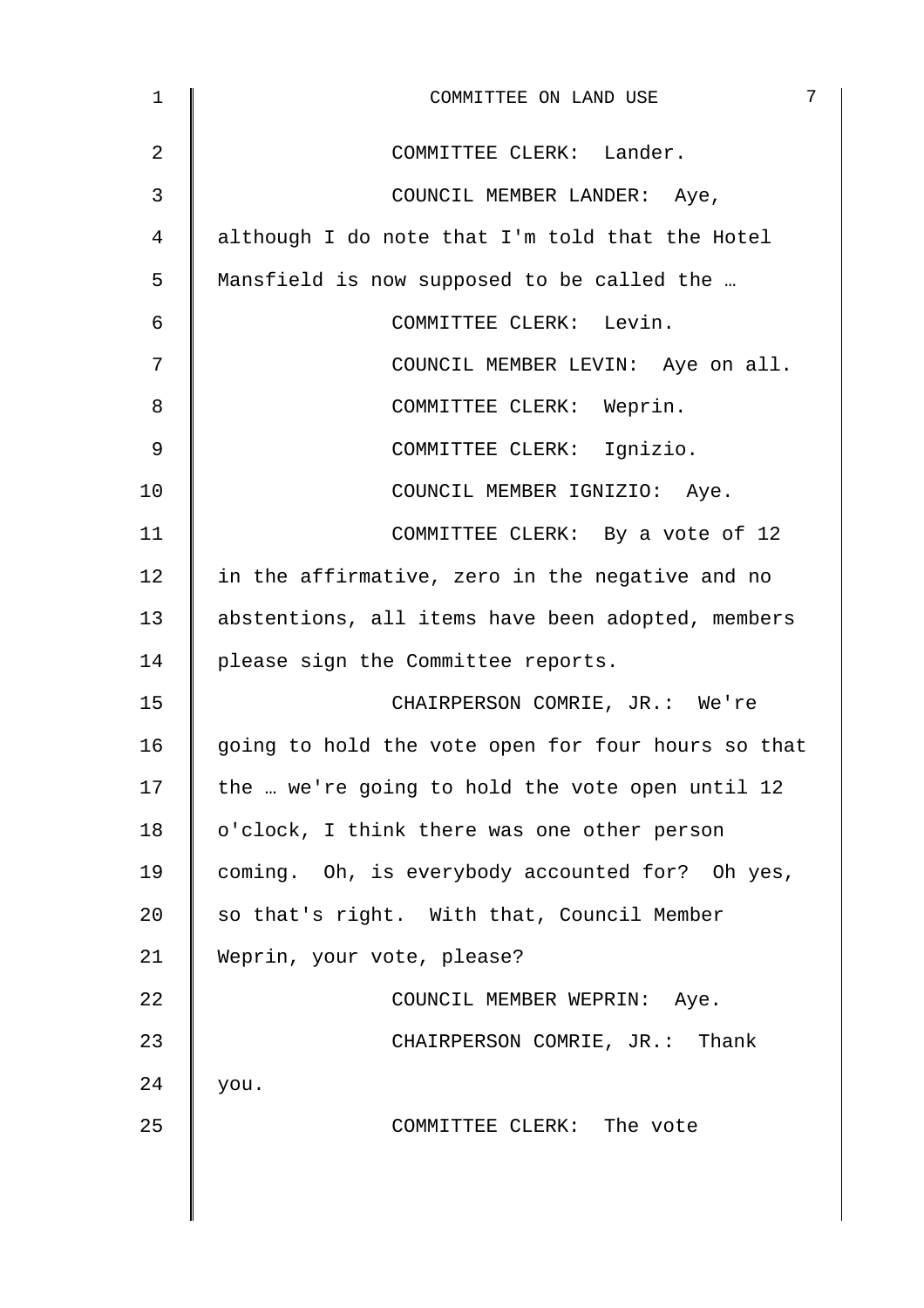| $\mathbf 1$    | 8<br>COMMITTEE ON LAND USE                                 |
|----------------|------------------------------------------------------------|
| $\overline{a}$ | currently stands at 13.                                    |
| 3              | CHAIRPERSON COMRIE, JR.: Do we                             |
| 4              | have everyone accounted for? Yeah, he voted.               |
| 5              | Well, we'll hold the vote open just in  okay.              |
| 6              | Okay, we will hold the vote open for ten minutes           |
| 7              | in case someone shows up. We'll hold the vote              |
| 8              | open for ten minutes in case someone shows up, but         |
| 9              | Land Use Committee for September 6 <sup>th</sup> is hereby |
| 10             | adjourned.                                                 |
| 11             |                                                            |
|                |                                                            |
|                |                                                            |
|                |                                                            |
|                |                                                            |

11